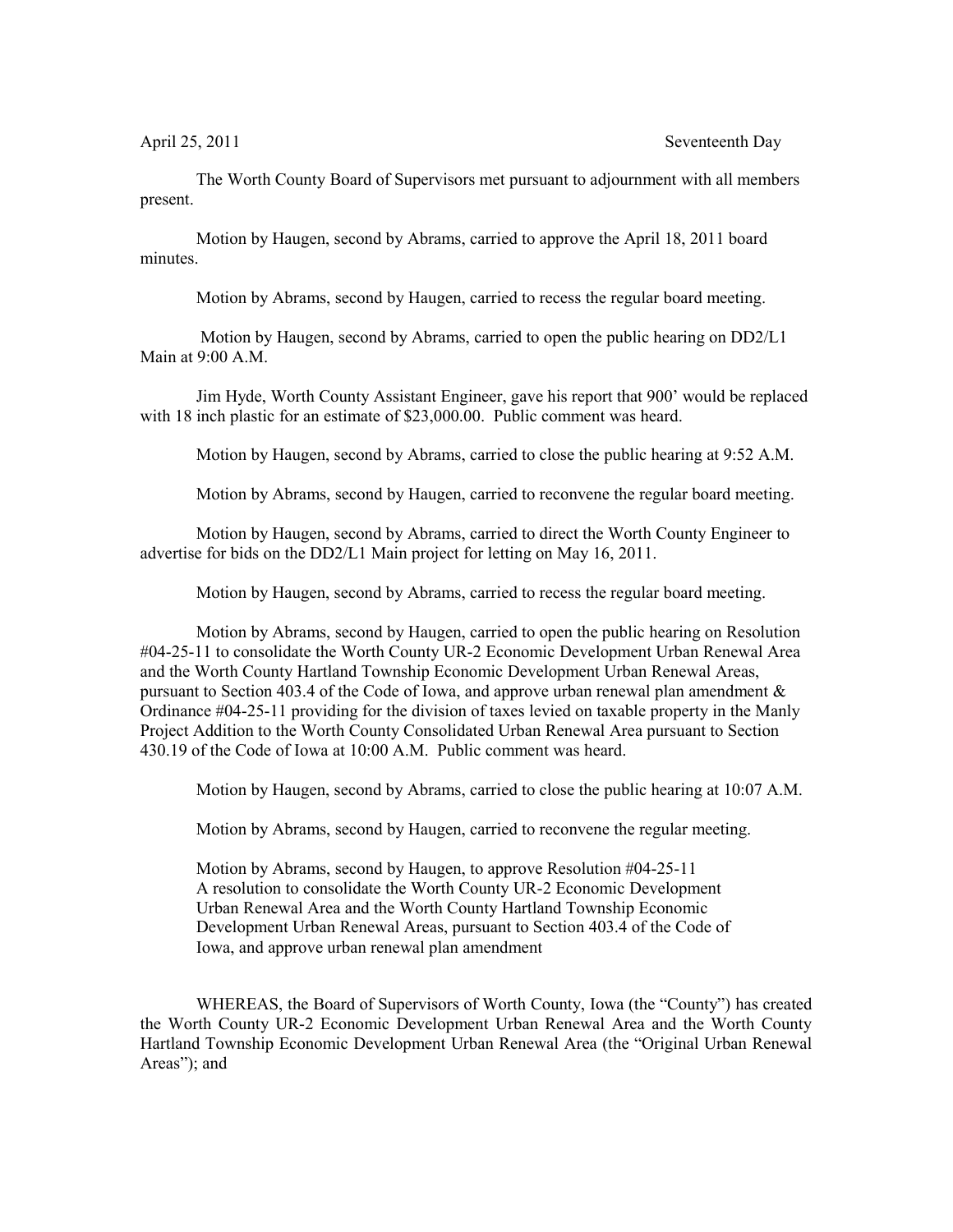WHEREAS, it has been proposed to consolidate the Original Urban Renewal Areas into the Worth County Consolidated Urban Renewal Area and to add to the Consolidated Urban Renewal Area the property included within the legal description set out in Exhibit A hereto; and

WHEREAS, sufficient need exists to warrant finding the area shown in Exhibit A to be an economic development area; and

WHEREAS, notice of a public hearing by the Board of Supervisors of the County on the question of creating the Worth County Consolidated Urban Renewal Area and on a proposed urban renewal plan amendment to add the property legally described on Exhibit A hereto, was heretofore given in strict compliance with the provisions of Chapter 403 of the Code of Iowa, and the Board conducted said hearing; and

WHEREAS, the proposal was submitted to and reviewed by the County's Planning and Zoning Commission; and

WHEREAS, Section 403.17 of the Code of Iowa requires an agreement between a county and a city with respect to an urban renewal area located within two miles of the city limits of a city; and

WHEREAS, the property proposed to be added to the Worth County Consolidated Urban Renewal Area is located within two miles of the city limits of the cities of Manly and Kensett, and those cities have approved agreements to allow including such property within the Worth County Consolidated Urban Renewal Area; and

WHEREAS, Section 403.17 of the Code of Iowa also provides that no property may be included in an urban renewal area that meets the definition in that Section of "agricultural land," unless the owners of such property agree that such property may be included; and

WHEREAS, it has been determined that certain property meeting the definition of "agricultural land" is included within the legal description set out in Exhibit A hereto, and the owners of such property have authorized the County to include such property in the Worth County Consolidated Urban Renewal Area; and

WHEREAS, copies of the urban renewal plan amendment, notice of public hearing and notice of a consultation meeting with respect to the urban renewal plan amendment were mailed to all affected school districts in the County and North Iowa Area Community College; the consultation meeting was held on the  $11<sup>th</sup>$  day of April, 2011; and responses to any comments or recommendations received following the consultation meeting were made as required by law;

NOW, THEREFORE, It Is Resolved by the Board of Supervisors of Worth County, Iowa, as follows:

Section 1. An economic development area as defined in Chapter 403 of the Code of Iowa, is found to exist with respect to the property described in Exhibit A hereto.

Section 2. The area identified in Section 1 hereof is hereby declared to be an urban renewal area, in conformance with the requirements of Chapter 403 of the Code of Iowa.

Section 3. The development of this area is necessary in the interest of the public health, safety or welfare of the residents of Worth County.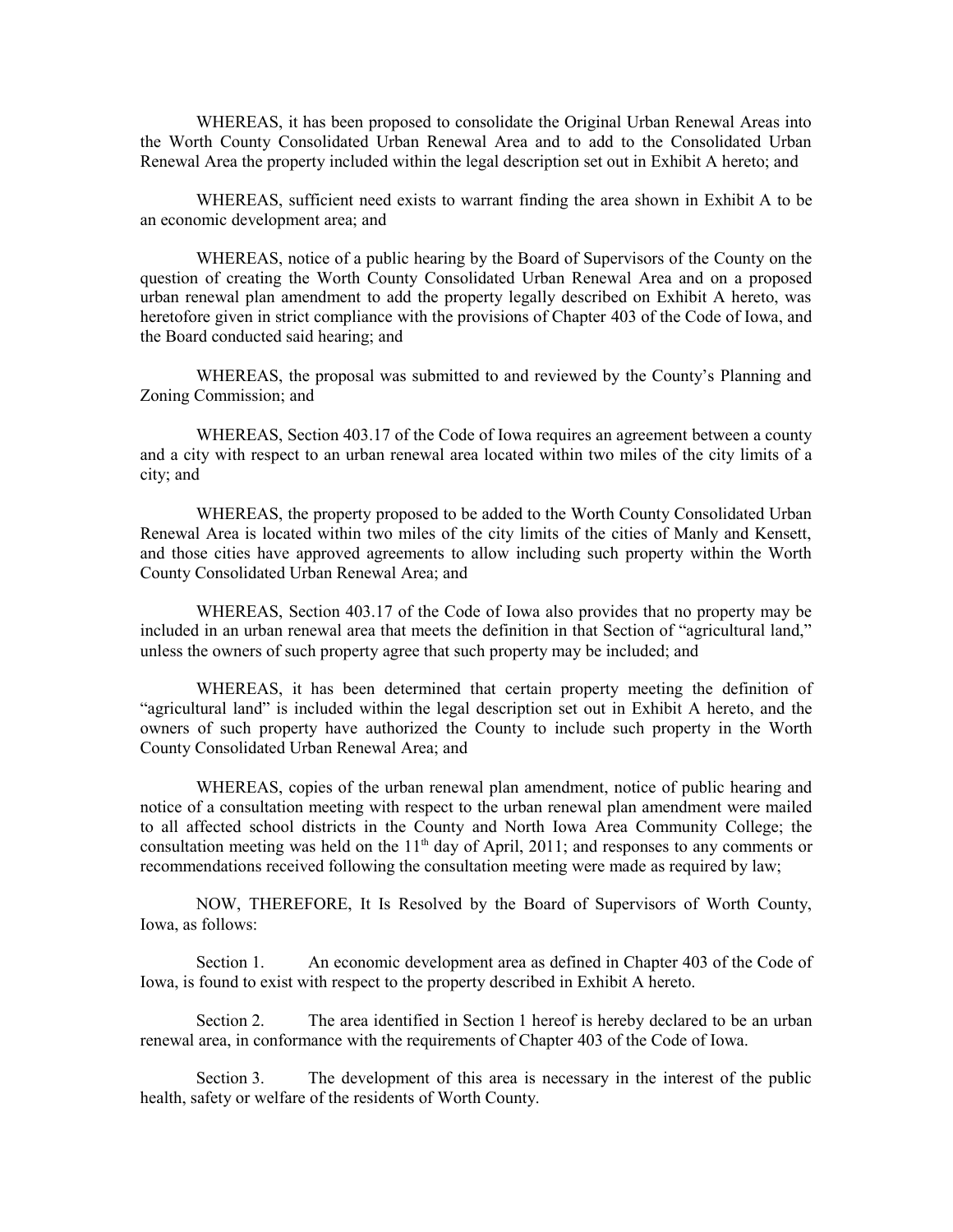Section 4. All real estate previously designated as being part of the Worth County UR-2 Economic Development Urban Renewal Area or part of the Worth County Hartland Township Economic Development Urban Renewal Area is hereby consolidated into a new urban renewal area to be known as the Worth County Consolidated Urban Renewal Area, and the area identified in Section 1 hereof is also added to the Worth County Consolidated Urban Renewal Area.

Section 5. It is hereby determined by this Board of Supervisors as follows:

A. The proposed urban renewal plan amendment conforms to the general plan of the County as a whole;

B. Proposed economic development in the area identified in Section 1 hereof is necessary and appropriate to facilitate the proper growth and development of the County in accordance with sound planning standards and local community objectives.

Section 6. The amendment to the urban renewal plan for the Worth County Consolidated Urban Renewal Area, attached hereto and made a part hereof, is hereby in all respects approved.

Section 7. All provisions of the urban renewal plans for the Original Urban Renewal Areas, including any amendments, are hereby made applicable to the Worth County Consolidated Urban Renewal Area.

Section 8. The adoption of the urban renewal plan amendment and the adoption of an ordinance designating the area identified in Section 1 hereof for purposes of establishing such area as a tax increment area will have no effect on any of the tax increment ordinances previously adopted for any property in the Original Urban Renewal Areas and no effect on any base valuations previously established pursuant to such ordinances.

Section 9. The agreements with the cities of Manly and Kensett included as exhibits to the urban renewal plan amendment are hereby approved, and the Chairperson and County Auditor are hereby authorized and directed to execute said agreements on behalf of the County.

Section 10. All resolutions or parts thereof in conflict herewith are hereby repealed, to the extent of such conflict.

Passed and approved April 25, 2011.

Dennis May, Chairperson Board of Supervisors ATTEST: Kay Clark, County Auditor

Roll call: Aye – Abrams, Haugen, May; Nay – None. Motion carried.

Motion by Haugen, second by Abrams, that the ordinance entitled "Ordinance #04-25- 11providing for the division of taxes levied on taxable property in the Manly Project Addition to the Worth County Consolidated Urban Renewal Area, pursuant to Section 403.19 of the Code of Iowa" be adopted. Roll call: Aye – Abrams, Haugen, May; Nay – None. Motion carried.

Motion by Abrams, second by Haugen, that the statutory rule requiring the ordinance to be considered and voted on for passage at two Board meetings prior to the meeting at which it is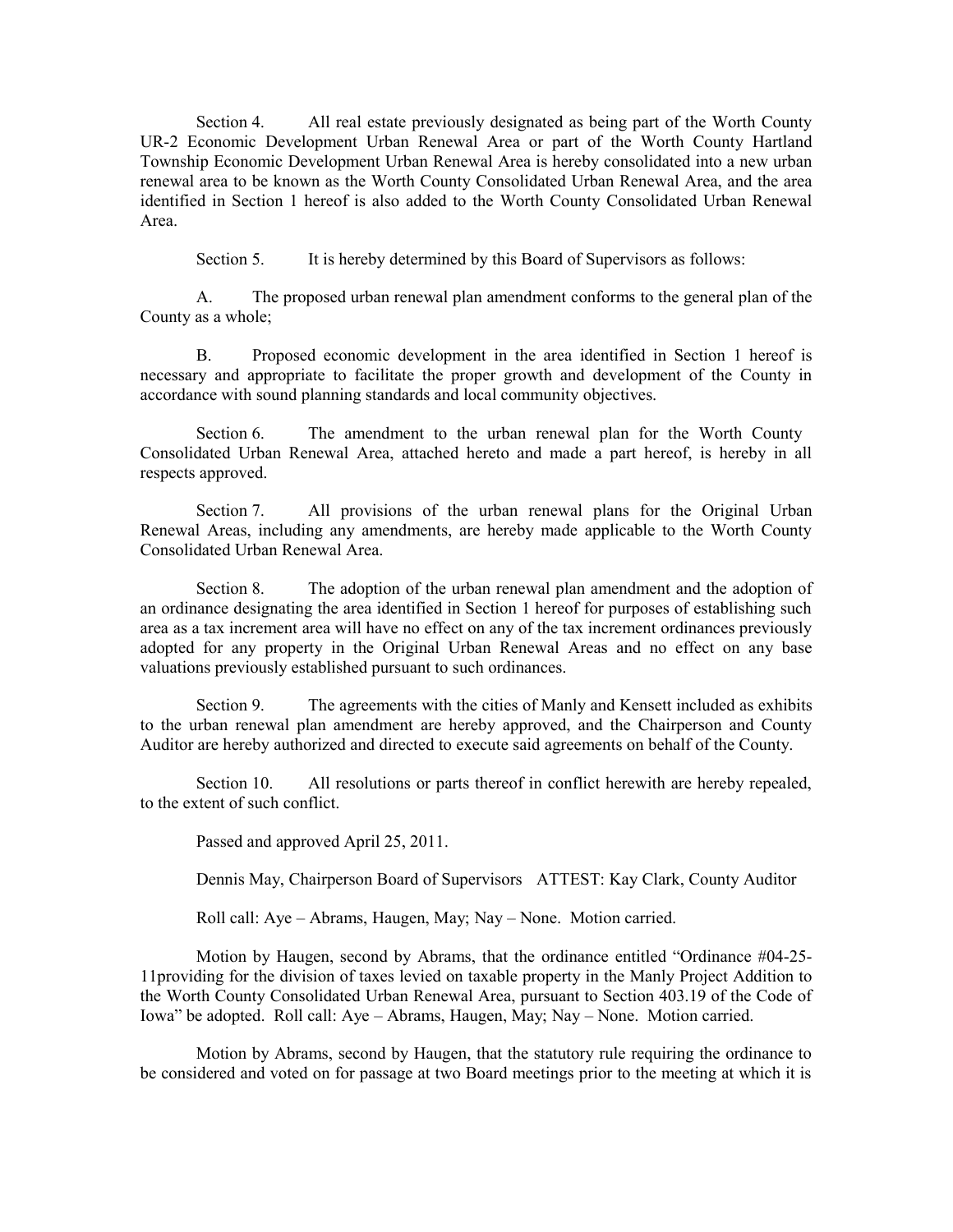to be finally passed be suspended. Roll call: Aye – Abrams, Haugen, May; Nay – None. Motion carried.

Motion by Haugen, second by Abrams, that the ordinance entitled "Ordinance No. 04-25- 11. An Ordinance providing for the division of taxes levied on taxable property in the Manly Project Addition to the Worth County Urban Renewal Area, pursuant to Section 403.19 of the Code of Iowa" now be put upon its final passage and adoption. Roll call: Aye – Abrams, Haugen, May; Nay – None. Motion carried.

Motion by Abrams, second by Haugen, to approve Resolution #04-25-11A

Resolution to fix a date for a public hearing on a loan agreement

WHEREAS, the Board of Supervisors of Worth County, Iowa (the "County"), proposes to enter into a loan agreement (the "General Obligation Urban Renewal Loan Agreement") in a principal amount not to exceed \$6,000,000 pursuant to the provisions of Sections 331.402 and 331.441 of the Code of Iowa for the essential county purpose of paying the cost, to that amount, of planning, undertaking, and carrying out projects in the Worth County Consolidated Urban Renewal Area consisting of the acquisition of certain property owned by Xenia Rural Water District and making an economic development grant in connection with construction of a rail loop north of the City of Manly, and, in lieu of calling an election therefor, the County desires to institute proceedings to enter into the Loan Agreement by causing a notice of such proposal to be published, including notice of the right to petition for an election; and

WHEREAS, it is necessary to fix a date of meeting of this Board at which it is proposed to take action to enter into the Loan Agreement and to give notice thereof as required by such law;

NOW, THEREFORE, Be It Resolved by the Board of Supervisors of Worth County, Iowa, as follows:

Section 1. This Board shall meet on the  $16<sup>th</sup>$  day of May, 2011, at the courthouse, Northwood, Iowa, at 10:00 o'clock a.m., at which time and place a hearing will be held and proceedings will be instituted and action taken to enter into the Loan Agreement.

Section 2. The County Auditor is hereby directed to give notice of the proposed action on the General Obligation Urban Renewal Loan Agreement, setting forth the amount and purpose thereof, the time when and place where the said meeting will be held, by publication at least once and not less than 10 nor more than 20 days before the meeting, in a legal newspaper of general circulation in the County, in substantially the following form: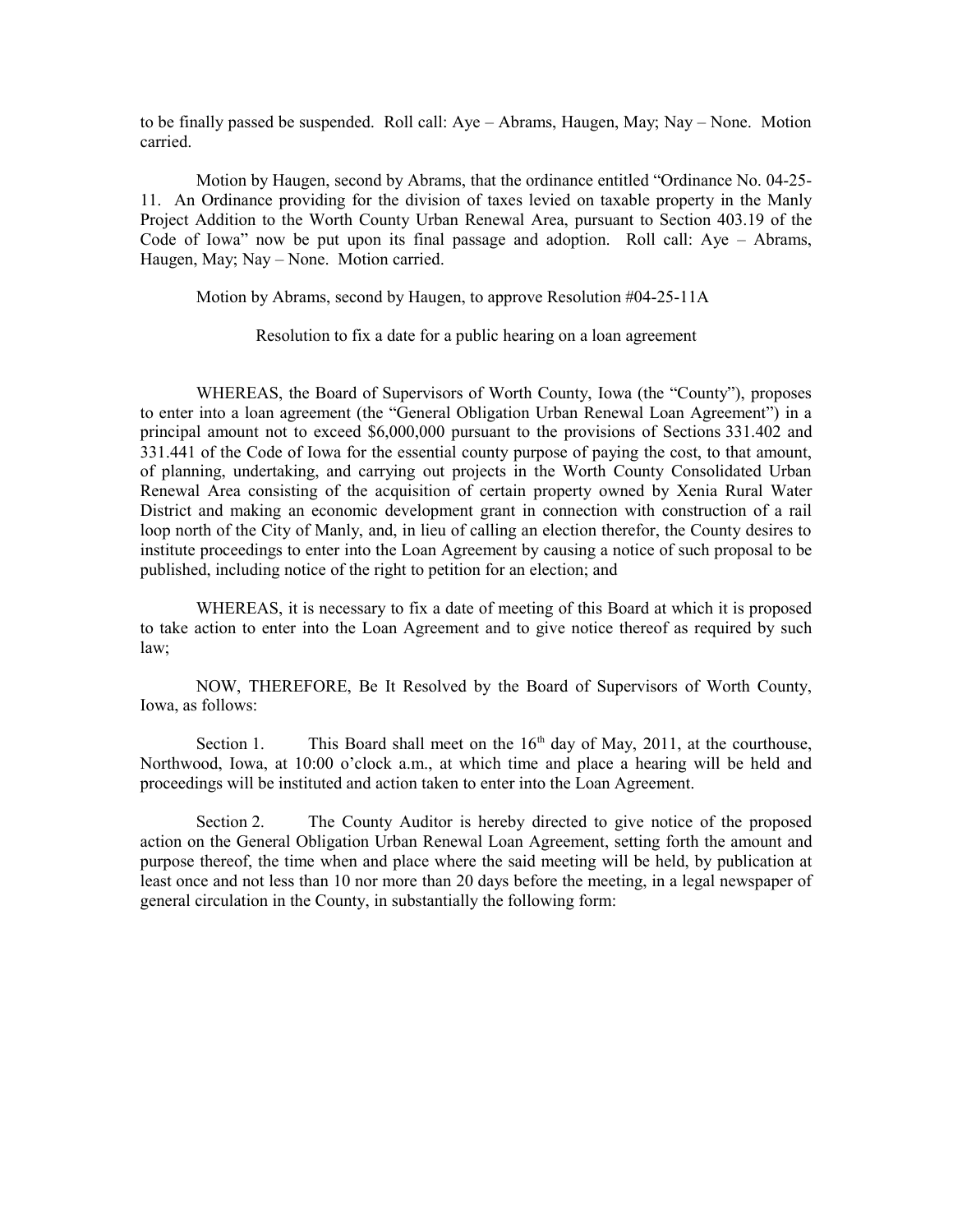## NOTICE OF PROPOSED ACTION TO INSTITUTE PROCEEDINGS TO ENTER INTO A LOAN AGREEMENT IN A PRINCIPAL AMOUNT NOT TO EXCEED \$6,000,000

The Board of Supervisors of Worth County, Iowa, will meet on the  $16<sup>th</sup>$  day of May, 2011, at the courthouse, Northwood, Iowa, at 10:00 o'clock a.m., for the purpose of instituting proceedings and taking action to enter into a loan agreement (the "Loan Agreement") in a principal amount not to exceed \$6,000,000 for the purpose of paying the cost, to that extent, of planning, undertaking, and carrying out projects in the Worth County Consolidated Urban Renewal Area consisting of the acquisition of certain property owned by Xenia Rural Water District and making an economic development grant in connection with construction of a rail loop north of the City of Manly.

The Loan Agreement is proposed to be entered into pursuant to authority contained in Sections 331.402 and 331.441 of the Code of Iowa. The Loan Agreement will constitute a general obligation of the County.

The maximum rate of interest which may be paid under the Loan Agreement is 7% per annum.

At any time before the date fixed for taking action to enter into the Loan Agreement, a petition may be filed with the County Auditor asking that the question of entering into the Loan Agreement be submitted to the registered voters of the County.

By order of the Board of Supervisors of Worth County, Iowa.

## Kay Clark County Auditor

Section 3. All resolutions or parts of resolutions in conflict herewith are hereby repealed to the extent of such conflict.

Passed and approved April 25, 2011.

Dennis May, Chairperson Board of Supervisors ATTEST: Kay Clark, County Auditor

Roll call: Aye – Abrams, Haugen, May; Nay – None. Motion carried.

Motion by Haugen, second by Abrams, carried to recess the regular board meeting.

Motion by Abrams, second by Haugen, carried to open the public hearing on Ordinance #04-25-11A Floodplain Management & Ordinance #04-25-11B Worth County Zoning Ordinance Amendment at 10:30 A.M. Public comment was heard.

Motion by Abrams, second by Haugen, carried to close the public hearing at 10:34 A.M.

Motion by Haugen, second by Abrams, carried to reconvene the regular meeting.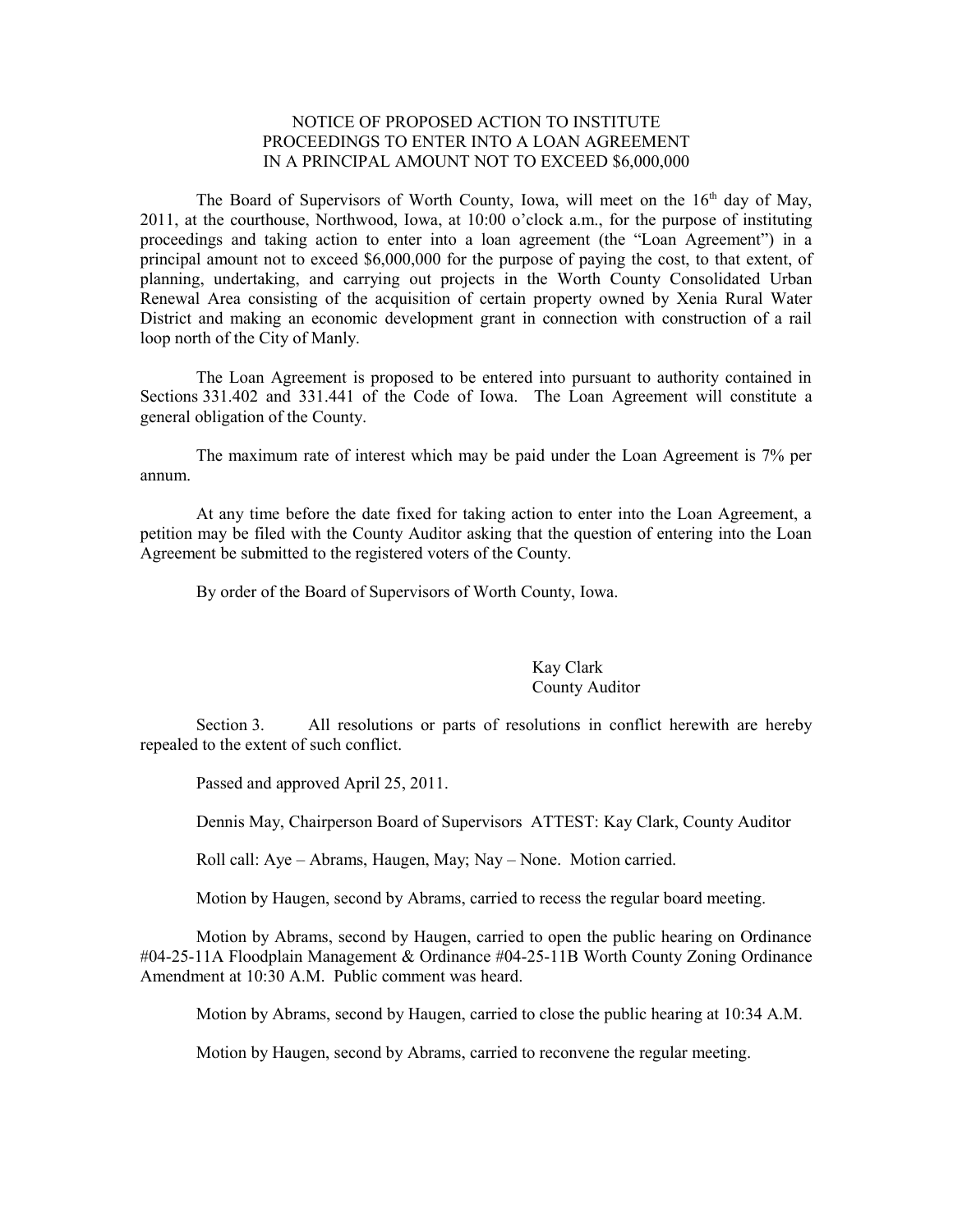Motion by Abrams, second by Haugen, carried to adopt Ordinance #04-25-11A Floodplain Management & Ordinance #04-25-11B Worth County Zoning Ordinance Amendment.

Motion by Haugen, second by Abrams, carried that the statutory rule requiring the ordinances to be considered and voted on for passage at two Board meetings prior to the meeting at which they are to be finally passed be suspended.

Motion by Abrams, second by Haugen, carried to adopt Ordinance #04-25-11A Floodplain Management & Ordinance #04-25-11B Worth County Zoning Ordinance Amendment.

| The following claims were approved:  |                |            |
|--------------------------------------|----------------|------------|
| Abrams Drainage Service              | Service-Eng    | 1,039.60   |
| Agri-Sales & Bldg                    | Parts-Eng      | 50.00      |
| Ahrens, Kaylene                      | Election-Aud   | 94.88      |
| Allen Occupational Health Serv       | Service-Eng    | 286.00     |
| <b>Alliant Energy</b>                | Service-Gsr    | 1,104.43   |
| <b>American Resource Consultants</b> | Supplies-Aud   | 179.69     |
| <b>Austin Office Products</b>        | Supplies-Shf   | 17.04      |
| B & J Water Conditioning Inc         | Supplies-Phd   | 30.00      |
| Block, Dan                           | Exp-Con        | 151.94     |
| <b>Bmc Aggregates Lc</b>             | Rock-Eng       | 688.79     |
| Bp                                   | Fuel-Eng       | 113.42     |
| Brattrud, Jean                       | Election-Aud   | 74.25      |
| Bruce, Sarah                         | Mileage-Phd    | 25.00      |
| Brunsvold, Harold                    | Mileage-Plz    | 27.26      |
| Butler, Shana                        | Mileage-Phd    | 19.50      |
| Capranos, Thomas                     | Rent-Vaf       | 200.00     |
| <b>Carquest Auto Parts</b>           | Credit-Con     | 461.13     |
| Central Ia Distributing              | Supplies-Con   | 1,669.30   |
| Cerro Gordo Co Sheriff               | Service-Shf    | 150.00     |
| Ciavarelli, Joan                     | Election-Aud   | 78.38      |
| City of Fertile                      | Service-Eng    | 1,551.24   |
| City of Grafton                      | Rutf-Eng       | 1,014.72   |
| City of Hanlontown                   | Rutf-Eng       | 363.24     |
| City of Joice                        | Rutf-Eng       | 901.74     |
| City of Kensett                      | Rutf-Eng       | 444.24     |
| City of Manly                        | Cdbg Grant-Ndp | 150,000.00 |
| City of Northwood                    | Service-Con    | 17.00      |
| Cnh Capital                          | Supplies-Con   | 387.82     |
| Coates, John                         | Well Plug-San  | 200.00     |
| Community Care Inc                   | Service-Mha    | 441.42     |
| <b>County Case Management</b>        | Fee-Mha        | 99.00      |
| Culligan                             | Supplies-Shf   | 29.00      |
| D & L Equipment                      | Parts-Eng      | 126.29     |
| Dell Marketing L P                   | Supplies-Phd   | 458.00     |
| Diekema, John                        | Well Rehab-San | 600.00     |
| Distad, Dennis A                     | Tax-Con        | 666.27     |
| Dorsey, Kelli                        | Mileage-Phd    | 16.25      |
| Duncan Heights Inc                   | Service-Mha    | 2,144.12   |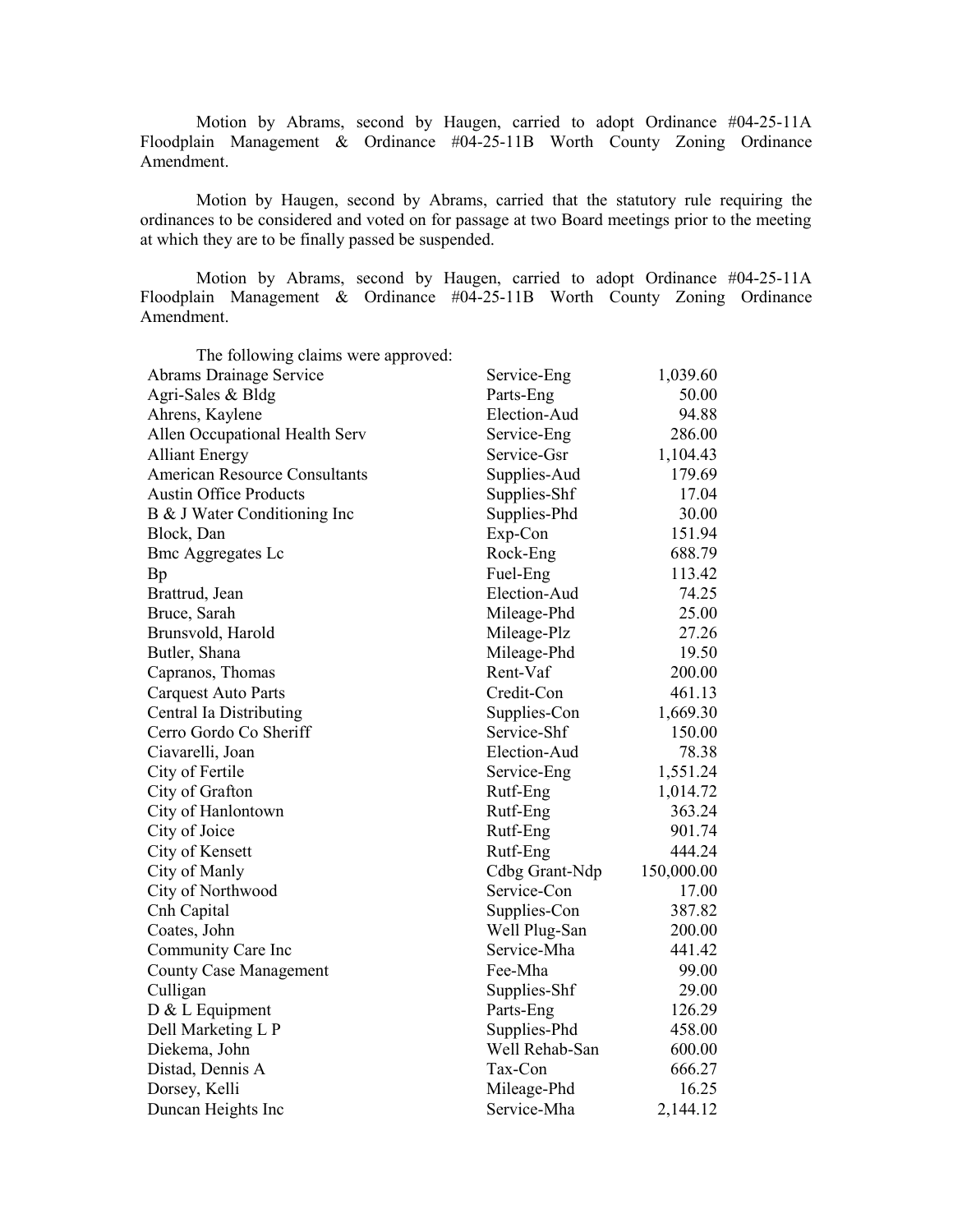| Faktor, Virginia                             | Election-Aud    | 78.38     |
|----------------------------------------------|-----------------|-----------|
| <b>Fallgatter's Market</b>                   | Supplies-Ema    | 26.00     |
| Farmchem Corp                                | Supplies-Con    | 352.59    |
| Ferden, Eugene                               | Meeting-Vaf     | 61.28     |
| Ferley, Paul                                 | Meeting-Vaf     | 50.00     |
| Gardiner Thomsen                             | Service-Ndp     | 4,125.00  |
| <b>Grafton Fire Department</b>               | Reimburse-E911  | 2,000.00  |
| Greve Law Office                             | Rent            | 300.00    |
| Greve, Jeff                                  | $Exp-Att$       | 20.68     |
| Groh, Zelda                                  | Election-Aud    | 82.50     |
| Hackbart, Philip E.                          | Meeting-Vaf     | 61.28     |
| Hamand, Carol                                | Election-Aud    | 78.38     |
| Harris, Paula                                | $Exp-Shf$       | 141.00    |
| Heartland Asphalt Inc                        | Supplies-Eng    | 1,120.00  |
| <b>Heartland Power Coop</b>                  | Service-Eng     | 234.78    |
| Hebel, Ila                                   | Election-Aud    | 82.50     |
| Hendrikson, Debra                            | Mileage-Hha     | 175.50    |
| Hengesteg, Clair                             | Mileage-Plz     | 17.86     |
| Hoiseth, Tarah                               | Mileage-Hha     | 20.50     |
| Holiday Inn                                  | Edu-Vaf         | 252.00    |
| Huebner, Cheryl                              | Mileage-Phd     | 172.65    |
| Iowa Dept of Human Services                  | Service-Mha     | 28,098.29 |
| Iowa Dept of Public Safety                   | Supplies-Shf    | 1,347.00  |
| Iowa Law Enforcement Academy                 | Edu-Shf         | 530.00    |
| <b>Iowa Secretary of State</b>               | Service-Aud     | 39.52     |
| <i>Isac</i>                                  | Mtg-Sup         | 100.00    |
| Isac Group Health                            | Health Ins Prem | 42,079.00 |
| Isaca                                        | Edu-Aud         | 145.00    |
| Iscta                                        | Edu-Trs         | 150.00    |
| Jacobson Supply Llc                          | Parts-Eng       | 658.00    |
| Johnson Vinyl Graphics                       | Supplies-Cap    | 190.00    |
| Johnson, Hal                                 | Rent            | 940.00    |
| Johnson, Kirk                                | Rent-Soc        | 200.00    |
| Johnson, Teresa                              | Mileage-Phd     | 23.00     |
| Jost, Margaret                               | Election-Aud    | 78.38     |
| Krumm, Margaret                              | Election-Aud    | 11.18     |
| Lawson Products Inc                          | Supplies-Con    | 168.03    |
|                                              | Mileage-Plz     | 44.18     |
| Lawyer, Ted<br>Lexis-Nexis                   | Service-Att     | 128.00    |
|                                              | Fees-Vaf        | 50.00     |
| London Deer Creek Cemetery<br>Low's Standard | Fuel-Asr        |           |
|                                              |                 | 79.67     |
| Lupkes, Jayne                                | Mileage-Plz     | 33.84     |
| Manly Junction Signal                        | Service-Con     | 615.44    |
| Marshall & Swift Inc                         | Supplies-Gsr    | 15.24     |
| Martin Marietta Materials                    | Rock-Eng        | 668.85    |
| <b>Mason City Business Systems</b>           | Service-Trs     | 106.15    |
| Medline Industries Inc.                      | Supplies-Phd    | 63.11     |
| Melby, Ruth                                  | Mileage-Mha     | 118.22    |
| Mental Health Center                         | Service-Mha     | 6,675.28  |
| Michaelis, Carrol                            | Election-Aud    | 74.25     |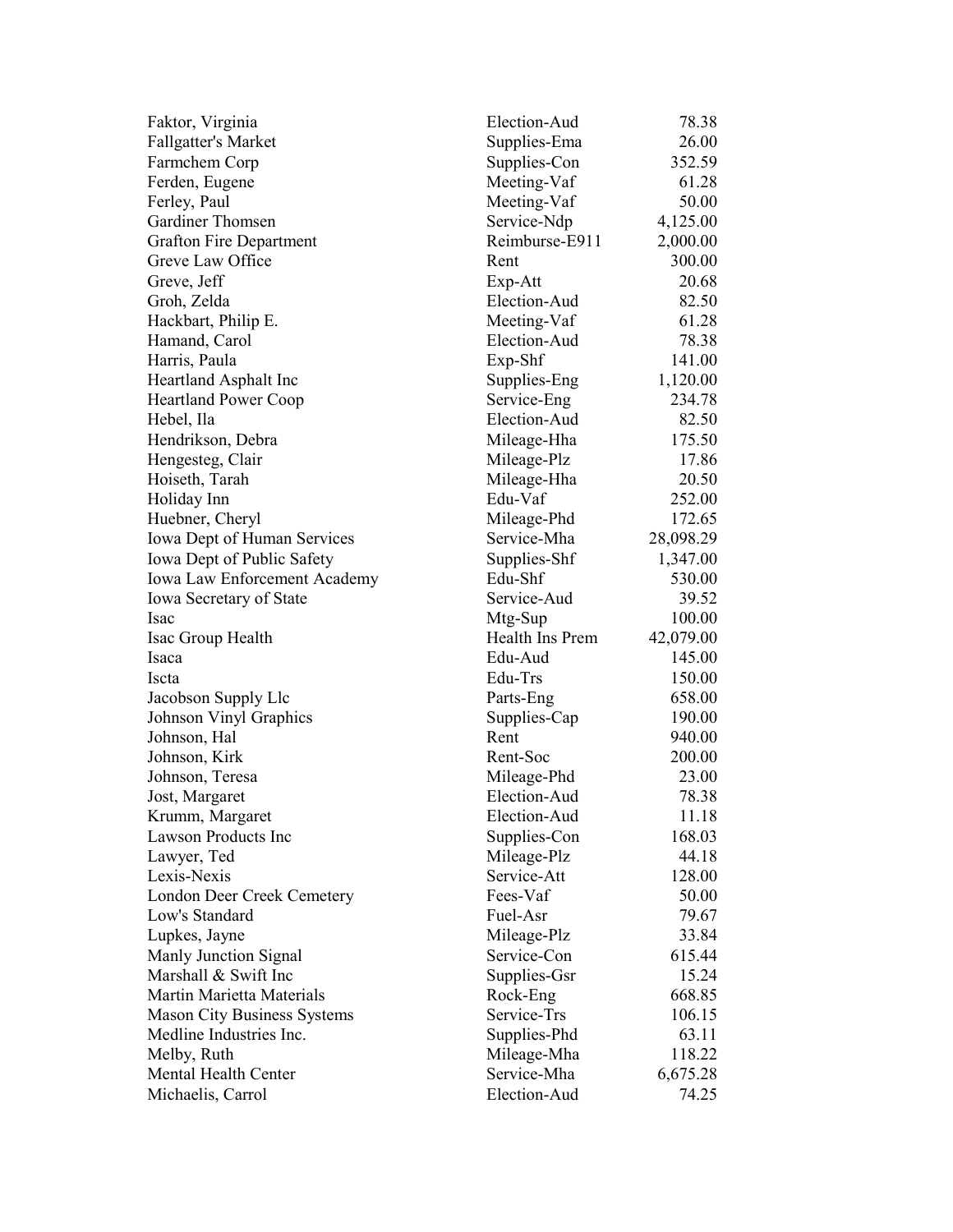| Midwest Technology Services        | Service-Dap    | 150.00    |
|------------------------------------|----------------|-----------|
| Mueller, Dean A                    | Exp-Con        | 16.47     |
| Nora Springs Rockford Register     | Service-Aud    | 275.20    |
| North Country Equipment            | Supplies-Con   | 40.53     |
| Northern Ia Construction           | Parts-Eng      | 23,694.00 |
| Northern Iowa Therapy Pc           | Service-Phd    | 140.00    |
| Northwood Anchor                   | Service-Plz    | 665.28    |
| Northwood Electric Inc             | Service-Gsr    | 286.73    |
| Northwood Lumber                   | Supplies-Eng   | 116.34    |
| Olsen, Laurie                      | Mileage-Aud    | 44.65     |
| Orpen, Diann                       | Election-Aud   | 4.13      |
| Paetec                             | Service-Eng    | 16.36     |
| Parmley, Jerry                     | Exp-Vaf        | 290.55    |
| Pinnacle Quality Insight           | Supplies-Phd   | 150.00    |
| <b>Pitney Bowes</b>                | Supplies-Trs   | 157.37    |
| Pritchard's of Northwood Inc       | Service-Phd    | 213.67    |
| Qwest                              | Service-Eng    | 1,578.42  |
| Radiologist of North Iowa Pc       | Service-Mex    | 34.00     |
| Randall Ready Mix Llc              | Rent-Eng       | 315.00    |
| Redinger, Shanan                   | Election-Aud   | 74.25     |
| Reindl Repair                      | Service-Eng    | 815.50    |
| <b>Reserve Account</b>             | Postage-Trs    | 1,000.00  |
| Rohne, Joel                        | Mileage-Aud    | 245.34    |
| Rollins, Sarah                     | Mileage-Hha    | 143.00    |
| Scott Van Keppel Llc               | Parts-Eng      | 717.22    |
| Secretary of State                 | Fee-Shf        | 30.00     |
| Severson, Ryan                     | Mileage-Plz    | 5.64      |
| Sioux Sales Co                     | Supplies-Shf   | 132.35    |
| Smith, Candace                     | Mileage-Aud    | 78.38     |
| Sorbo, Mary                        | Election-Aud   | 78.38     |
| <b>Staples Credit Plan</b>         | Exp-Phd        | 144.55    |
| State Hygienic Laboratory          | Service-San    | 450.00    |
| Streich, Norma                     | Election-Aud   | 82.50     |
| Stumo, Ilyce                       | Election-Aud   | 4.13      |
| The Pride Group                    | Service-Mha    | 1,603.32  |
| Thomas, Dylan                      | Service-Mha    | 35.00     |
| Torgeson, Beverly M                | Election-Aud   | 78.38     |
| <b>Tractor Interior Upholstery</b> | Parts-Eng      | 48.30     |
| Trenhaile, Judith                  | Election-Aud   | 82.61     |
| Truax Company Inc                  | Supplies-Con   | 26.59     |
| <b>U S Postal Service</b>          | Postage-Asr    | 414.75    |
| Van Den Broeke, Denise             | Service-Att    | 7.00      |
| Ver Helst Snyder Drug              | Supplies-Shf   | 410.08    |
| Verizon Wireless                   | Service-It/Gis | 535.38    |
| Viafield                           | Supplies-Con   | 7.49      |
| Visa                               | Exp-Phd        | 2,200.87  |
| Waste Management                   | Service-Recy   | 1,856.74  |
| Weatherwax, Linda                  | Election-Aud   | 116.03    |
| Wendt, Barbara                     | Election-Aud   | 109.81    |
| Willsher, Arlene                   | Election-Aud   | 78.38     |
|                                    |                |           |